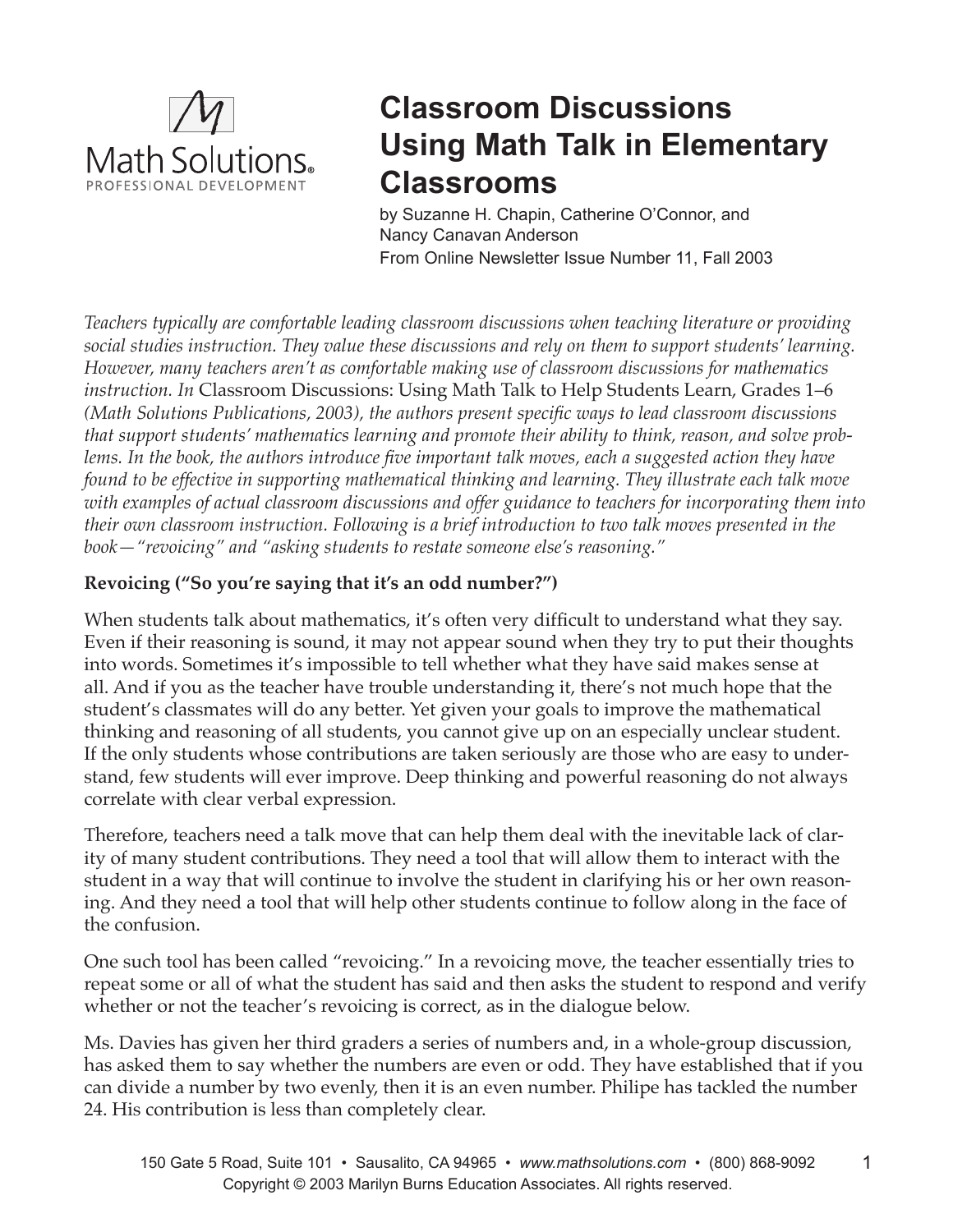**1. Philipe:** Well, if we could use three, then it could go into that, but three is odd. So then if it was . . . but . . . three is even. I mean odd. So if it's odd, then it's not even.

**2. Ms. D:** OK, let me see if I understand. So you're saying that twenty-four is an odd number?

**3. Philipe:** Yeah. Because three goes into it, because twenty-four divided by three is eight.

After hearing Philipe's confusing contribution, all Ms. Davies could grasp was that Philipe *might* be saying that 24 is odd. She hazards a guess in the form of a revoicing move: "So you're saying that twenty-four is an odd number?" By phrasing this guess as a question, she is essentially asking Philipe if her understanding is correct. By using this move, she gives him a chance to clarify. As it works out, he shows he did intend to claim that 24 is an odd number, and he gives his reason. By opening this conversational space for Philipe to respond, Ms. Davies has learned that he has a basic misconception about even and odd numbers. She has gained a foothold in the discussion that she did not have after simply hearing Philipe's first contribution.

While revoicing is especially useful in situations such as that described here with Philipe, it's also an effective move when you understand what a student has said but aren't sure that the other students in the class understand. Revoicing can make one student's idea available to others, give them time to hear it again, position a student's claim with respect to a previous student's claim in order to create the basis for an ongoing discussion, or focus on a change that has occurred in the discussion. Revoicing provides more thinking space and can help all students track what is going on mathematically.

### **Asking students to restate someone else's reasoning ("Can you repeat what he just said in your own words?")**

In the previous example, the revoicing move was used by the teacher. However, the teacher can also extend the move to students, by asking one student to repeat or rephrase what another student has said and then immediately following up with the first student. Ms. Davies used this move to continue the classroom conversation.

**4. Ms. D:** Can anyone repeat what Philipe just said in his or her own words? Miranda?

**5. Miranda:** Um, I think I can. I think he said that twenty-four is odd, because it can be divided by three.

**6. Ms. D:** Is that right, Philipe? Is that what you said?

## **7. Philipe:** Yes.

This move has several potential benefits. First, it gives the rest of the class another rendition of the first student's contribution. It gives them more time to process Philipe's statement and adds to the likelihood that they will follow the conversation and understand his point. It thereby supports the teacher's goal of full access to participation. This move is particularly valuable for students whose first language is not English. Second, this move provides evidence that the other students could and did hear what Philipe said. This is important: if students could not or